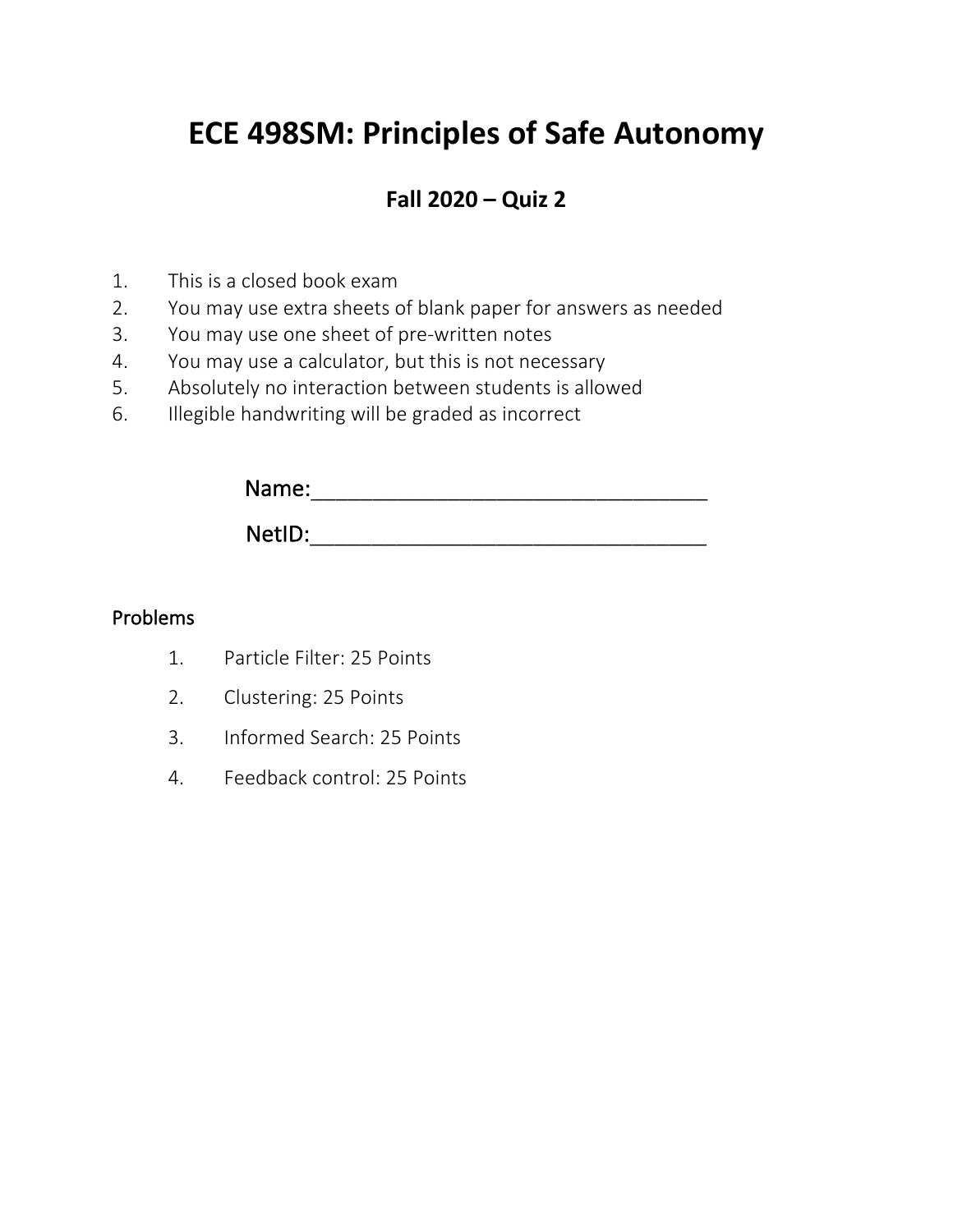## **1. Particle filter**

Consider a world with only three possible robot locations:  $X = x_1, x_2, x_3$ . Consider a Monte Carlo Localization (Particle filter) algorithm which uses  $N \geq 1$  *particles*. Initially, the particles are uniformly distributed over the three locations. Let Z be a boolean sensor characterized by the following *measurement model*:

> $p(Z = 1 | X = x_1) = 0.8, \quad p(Z = 0 | X = x_1) = 0.2$  $p(Z = 1 | X = x_2) = 0.4, \qquad p(Z = 0 | X = x_2) = 0.6$  $p(Z = 1 | X = x_3) = 0.1, \quad p(Z = 0 | X = x_3) = 0.9$

Roughly, we have a high probability of observing  $Z = 1$  at location  $x_1$ , and a high probability of observing  $Z = 0$  at location  $x_3$ .

Based on the prior uniform distribution, calculate the true posterior  $p(X = x_i | Z = 1)$  for each of the location  $X = \{x_1, x_2, x_3\}$ . Show the intermediate expressions and the final result.

### **2. Clustering**

(a) Write the pseudocode for K-means clustering.

(b) Suppose K-means clustering on a given data set has converged and after that all the data points are scaled by a constant factor of  $\alpha$ . Show that this change in data will not cause any changes in the clustering.

(c) Given a dataset {0,2,4,6,24,26}, initialize the k-means clustering algorithm with 2 cluster centers  $c_1 = 3$  and  $c_2 = 4$ . What are the values of  $c_1$  and  $c_2$  after one iteration of k-means? What are the values of  $c_1$  and  $c_2$  after the second iterations of k-means?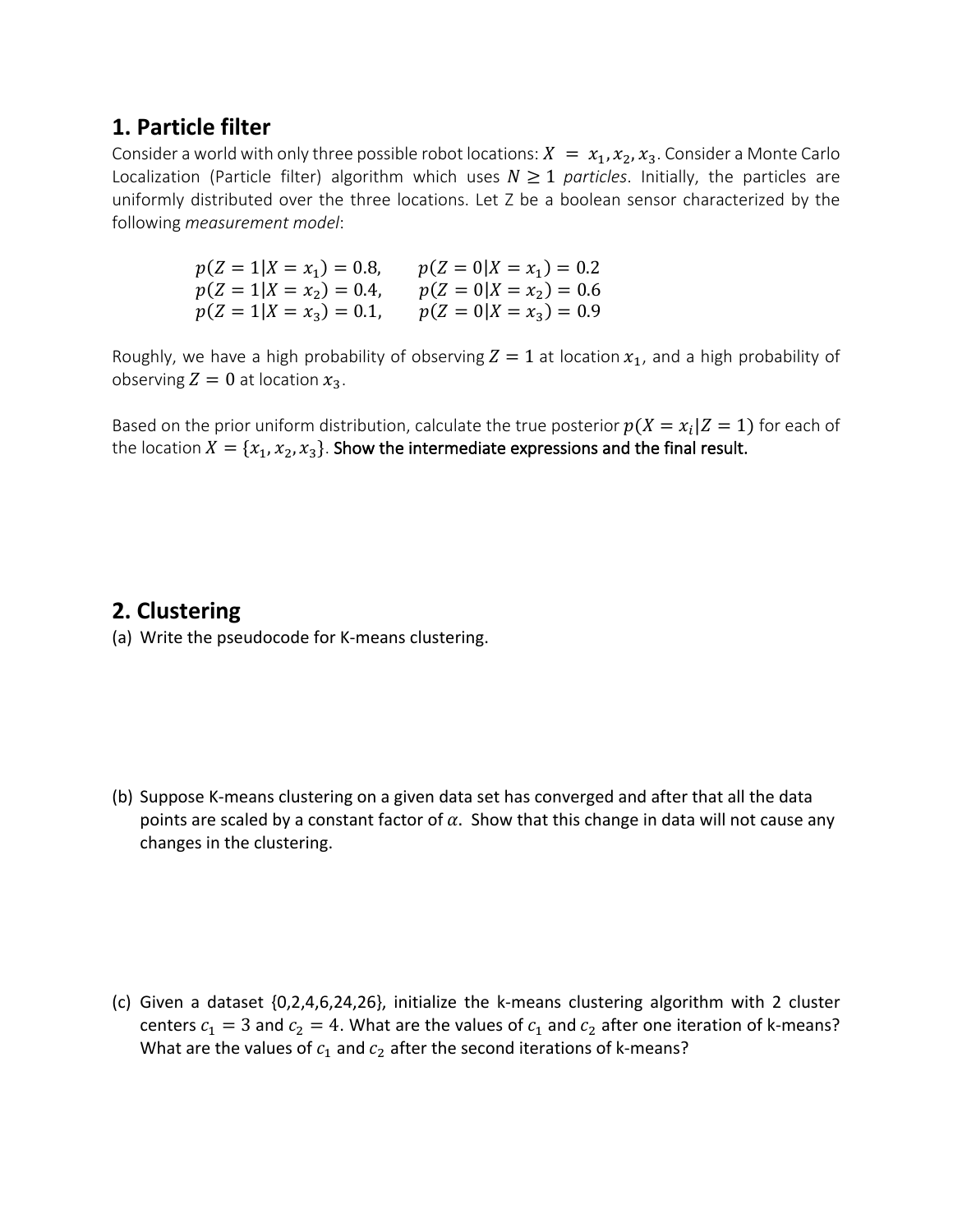(d) What are some advantages and disadvantages of K-means clustering? (give 2 for each)

# **3. Informed Search**

#### **Best First Search**

(a) Explain why best-first search is not optimal.

(b) Give an example to illustrate why it is not optimal.

(c) Suggest a fix to best-first search to overcome the non-optimality.

#### **Hybrid A\***

The discrete coordinates are integers for each node *n* in the tree. The discrete coordinates are obtained by rounding the continuous coordinates to the nearest integers (Assume x.5 is rounded to x+1). Consider the heuristic function:

$$
h_1(n) = |(x_n - x_{goal})| + |(y_n - y_{goal})|.
$$

Consider the goal position  $g$  at (0,0). The *cost-to-come* function is defined as  $g(n)$  =  $g(\text{previous}(n)) + 1$ . The steering angle  $\delta \in \{0, -30\degree, 30\degree\}$ ; the speed  $v = 1.0$ . For heading angle  $\theta$ , x-axis points to 0 $\degree$ . The vehicle dynamic model is:

 $\theta_{t+1} = \theta_t + \delta$  $x_{t+1} = x_t + v * \cos(\theta_{t+1})$  $y_{t+1} = y_t + v * \sin(\theta_{t+1})$ 

(i) The *open set* in the algorithm pops out a node  $n_0$  with continuous coordinates  $(x, y, \theta) =$  $(3.0, 5.0, 90^{\circ})$  and  $g(n_0)$  = 13. Calculate and write the **continuous coordinates** of all the new nodes that will be expanded from  $n_0$  and the **corresponding**  $q$  **values**.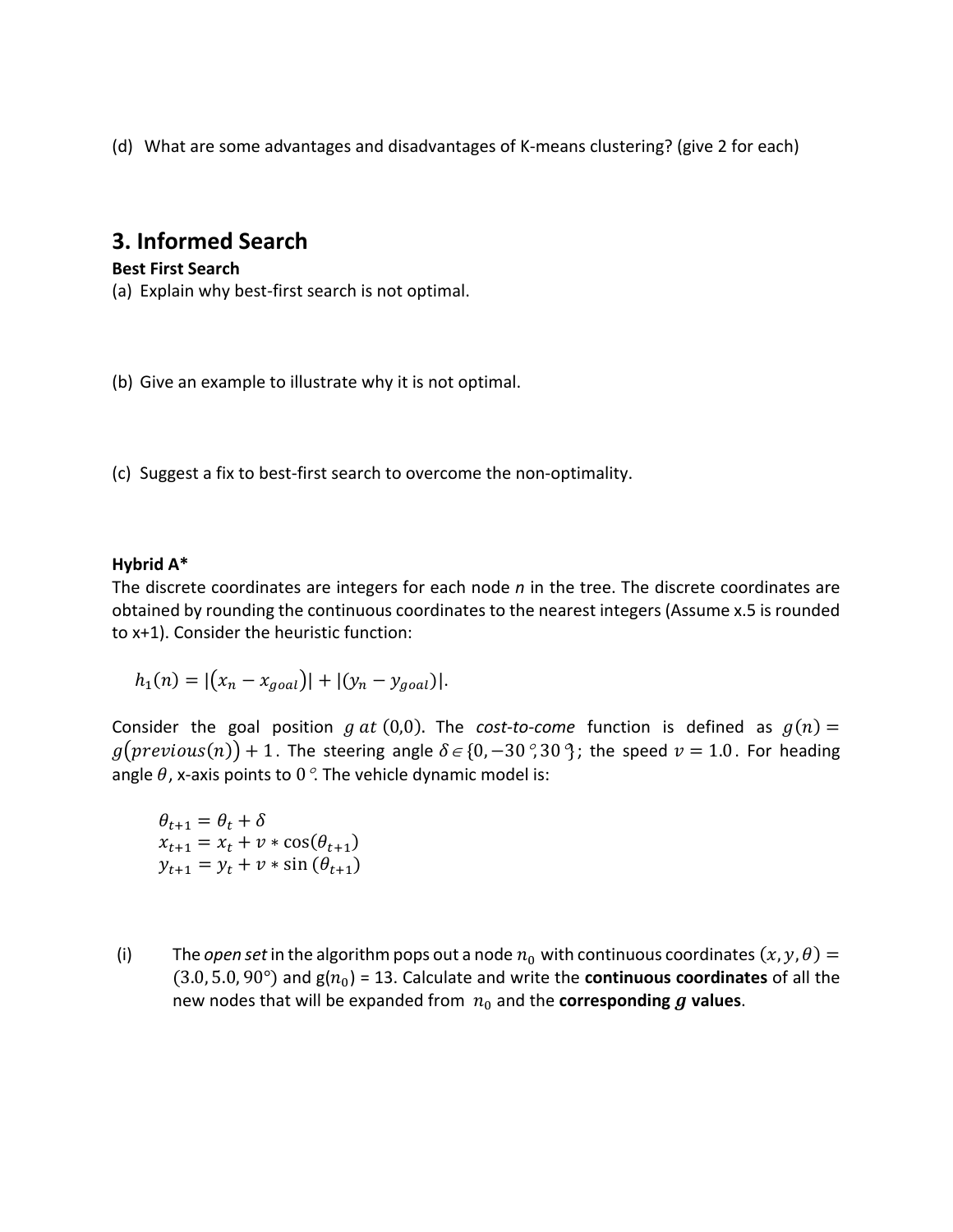*(ii)* Suppose, after  $n_0$  is popped out, the open set has one node  $n_1$  with continuous coordinates  $(x, y, \theta) = (2.8, 5.7, 90^{\circ})$  and  $g(n_1) = 14$ . Write down the **continuous coordinates**  $(x, y, \theta)$  of all the nodes in open set after this iteration is finished and the **corresponding h values**. *[Recall, in hybrid A\*, if two nodes have the same discrete coordinates then only the one with the lower cost (f = g + h) is added to the tree.]*

| <b>Node</b><br>name | Cont. coord | Disc. coord | g | h |  |
|---------------------|-------------|-------------|---|---|--|
|                     |             |             |   |   |  |
|                     |             |             |   |   |  |
|                     |             |             |   |   |  |
|                     |             |             |   |   |  |

# **4. Sampling Based Planning**

### **RRT**

- 1) If a path to the **goal** area exists, is the RRT algorithm guaranteed to find it eventually if given enough time? Why or why not?
- 2) Is RRT guaranteed to find the shortest path eventually? Why or why not?
- 3) In the RRT algorithm, when generating a random sample Xrand, suppose with some probability δ > 0 we pick the goal Xgoal. Will the algorithm preserve probabilistic completeness? How will the behavior of the algorithm change? Explain your answer